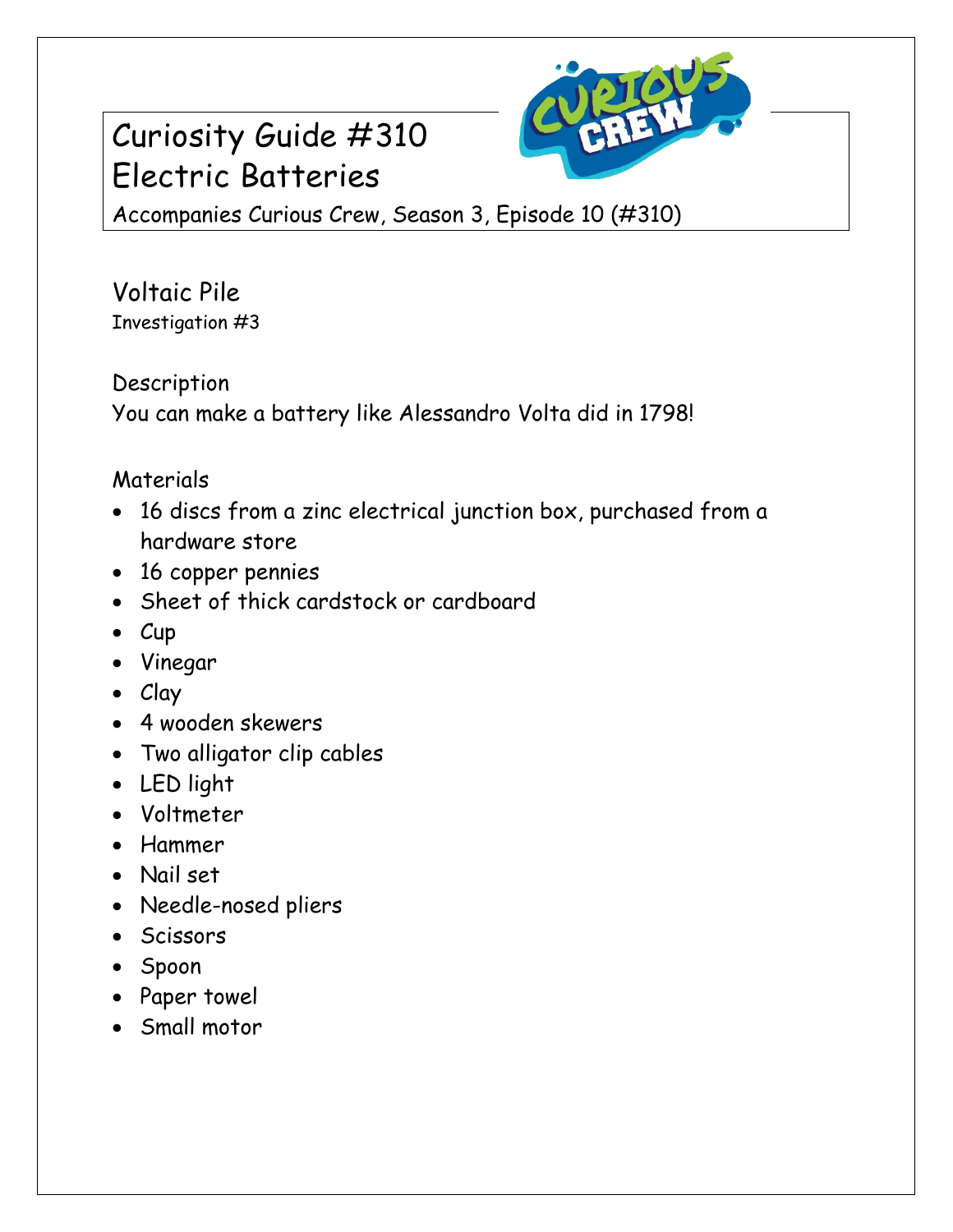Procedure

- 1) Use the nail set and hammer to punch out the zinc circles from the electrical junction box. Use the pliers to twist the circles out without bending them.
- 2) Use one disc as a tracer. Trace 16 circles on the cardboard. Cut the circles out. Set them aside.
- 3) Fill a cup half full with vinegar.
- 4) Soak the cardboard circles in the vinegar until the circles are saturated.
- 5) Remove the circles from the vinegar. Set the circles aside on a paper towel.
- 6) Place a large lump of clay on the table. Shape the clay so it forms a base larger than a zinc circle.
- 7) Begin to stack layers of zinc circle, wet cardboard, and a penny on top of each other on top of the clay base. Repeat this series until you have stacked all the zinc, cardboard, and pennies.
- 8) The stack should end with a penny on top.
- 9) Pierce the four skewers into the clay so that the skewers stand up vertically and hold the pile of zinc, cardboard, and pennies in place.
- 10)Clip the alligator clip around one of the top skewers so that the metal of the clip is pressing against the top penny.
- 11) Clip the second alligator clip on the bottom under the zinc base in the same way.
- 12) Connect the two clip wires to a voltmeter, attaching the positive wire to the copper side, and the negative wire to the zinc side.
- 13) Is there voltage?
- 14) Disconnect the voltmeter. Replace the voltmeter with an LED light, with the longer wire going to the positive copper end of the stack of pennies.
- 15) Can you get the LED light to light up?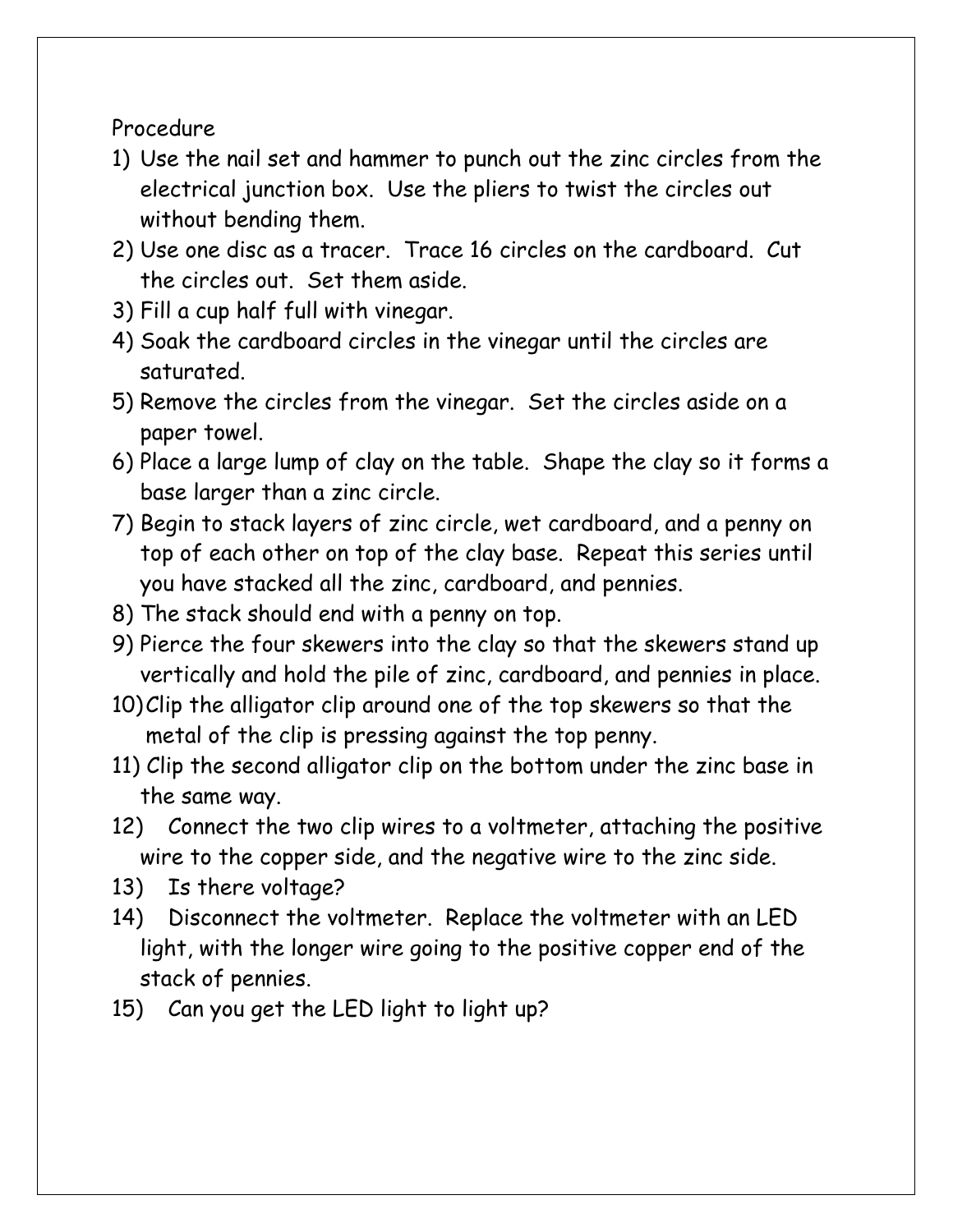## My Results

## Explanation

Batteries are used to change chemical energy into electrical energy through a redistribution of electrons between different metals and a solution. Every battery has three components: an electrolyte and two electrodes—an anode and a cathode.

A chemical reaction happens when two different metals are connected by an electrolyte, which provides a path for electrons to move from one metal to the next. At the point of contact with the electrodes, a chemical reaction occurs, where the anode loses electrons and the cathode receives them. Because the two metals have different voltages, the electrons move from the concentrated negative terminal, or the anode, toward the lower concentrated positive terminal, the cathode. Placing a device that requires electrons between the negative and positive electrodes powers the device. For example, an LED light will turn on.